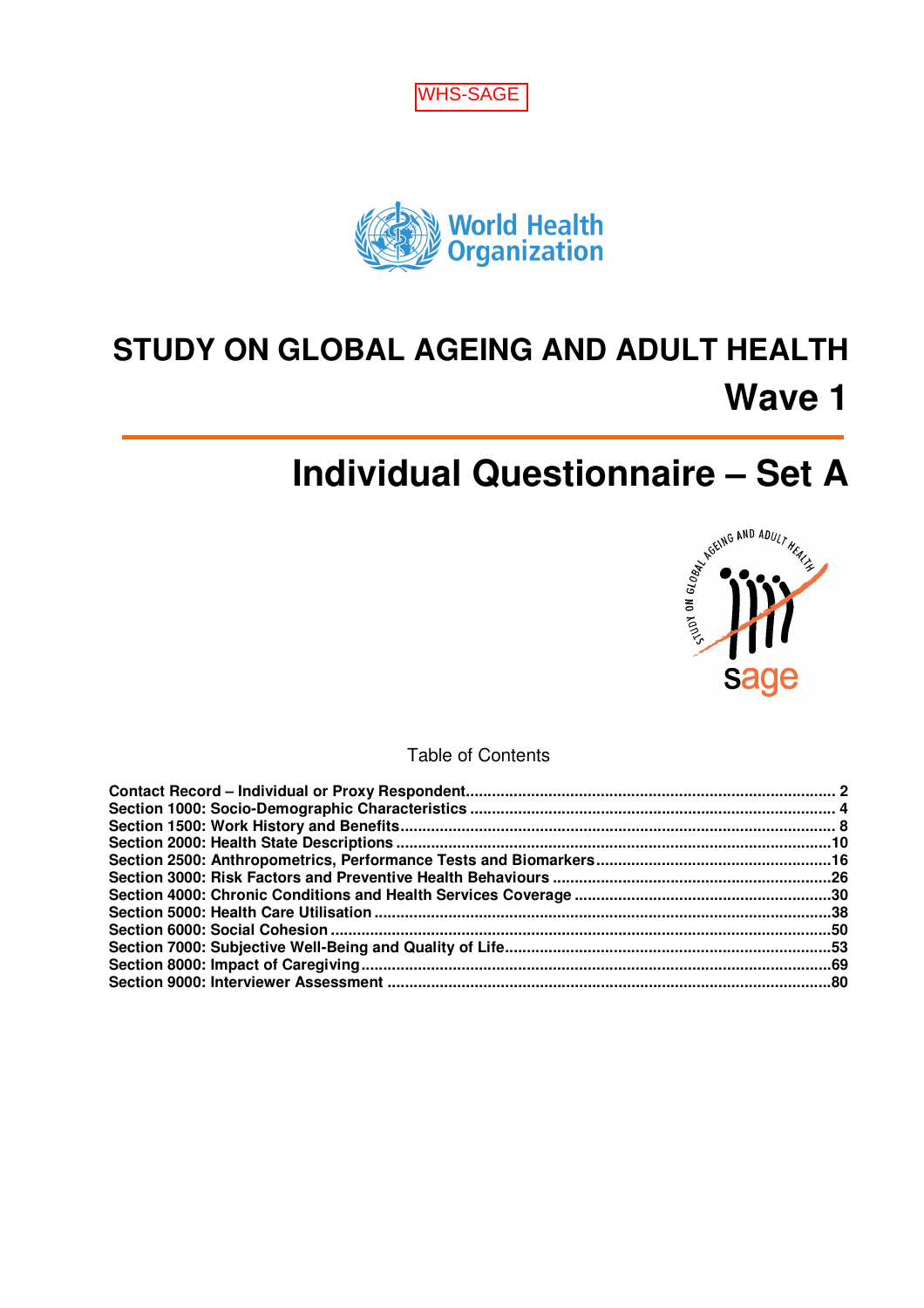WHS-SAGE

| <b>Contact Record – Individual or Proxy Respondent</b>                                                                                             |             |  |  |  |
|----------------------------------------------------------------------------------------------------------------------------------------------------|-------------|--|--|--|
|                                                                                                                                                    |             |  |  |  |
| Q1000A. INTERVIEWER I.D.                                                                                                                           |             |  |  |  |
| Q1000B. CONTACT WITH:                                                                                                                              |             |  |  |  |
| 1=INDIVIDUAL RESPONDENT                                                                                                                            | 1           |  |  |  |
| 2=PROXY RESPONDENT                                                                                                                                 | $\mathbf 2$ |  |  |  |
| $3 = NO$ ONE                                                                                                                                       | 3           |  |  |  |
| Q1000c. RESULT CODE                                                                                                                                |             |  |  |  |
| 01=COMPLETED INTERVIEW (INTERVIEW IS ACCEPTED AND CONDUCTED - THIS INCLUDES<br>INTERVIEW AND BODY MEASUREMENT, PERFORMANCE TESTS AND BLOOD SAMPLE) | 01          |  |  |  |
| 02=PARTIAL INTERVIEW (INTERVIEW IS PARTIALLY COMPLETED AND PERSON WILL NOT BE<br>CONTACTED ANYMORE).                                               | 02          |  |  |  |
| 03=RESPONDENT CONTACTED-INITIAL REFUSAL                                                                                                            | 03          |  |  |  |
| 04=RESPONDENT CONTACTED-UNCERTAIN ABOUT INTERVIEW                                                                                                  | 04          |  |  |  |
| 05=RESISTANCE/REFUSAL BY RESPONDENT                                                                                                                | 05          |  |  |  |
| 06=FINAL REFUSAL BY RESPONDENT                                                                                                                     | 06          |  |  |  |
| 07=FINAL REFUSAL BY OTHER HOUSEHOLD MEMBER                                                                                                         | 07          |  |  |  |
| 08=UNABLE TO LOCATE RESPONDENT                                                                                                                     | 08          |  |  |  |
| 09=NO INTERVIEW BECAUSE RESPONDENT IS NOT ELIGIBLE: LESS THAN 18, MENTALLY UNFIT OR<br>TOO ILL.                                                    | 09          |  |  |  |
| 10=LANGUAGE BARRIER                                                                                                                                | 10          |  |  |  |
| 11=HOUSE IS VACANT OR HOUSEHOLD OCCUPANTS ARE ELSEWHERE (SEASONAL VACANCY,<br>OTHER RESIDENCE)                                                     | 11          |  |  |  |
| 12=UNSAFE OR DANGEROUS AREA OR NO ACCESS TO RESPONDENT                                                                                             | 12          |  |  |  |
| 13=DECEASED RESPONDENT                                                                                                                             | 13          |  |  |  |
| 14=RESPONDENT IN INSTITUTION: JAIL, HOSPITAL AND NOT ACCESSIBLE                                                                                    | 14          |  |  |  |
| INTERVIEWER: INSERT FINAL RESULT CODE IN SECTION 0000: COVERSHEET, Q0007B.                                                                         |             |  |  |  |

 $\mathsf{l}$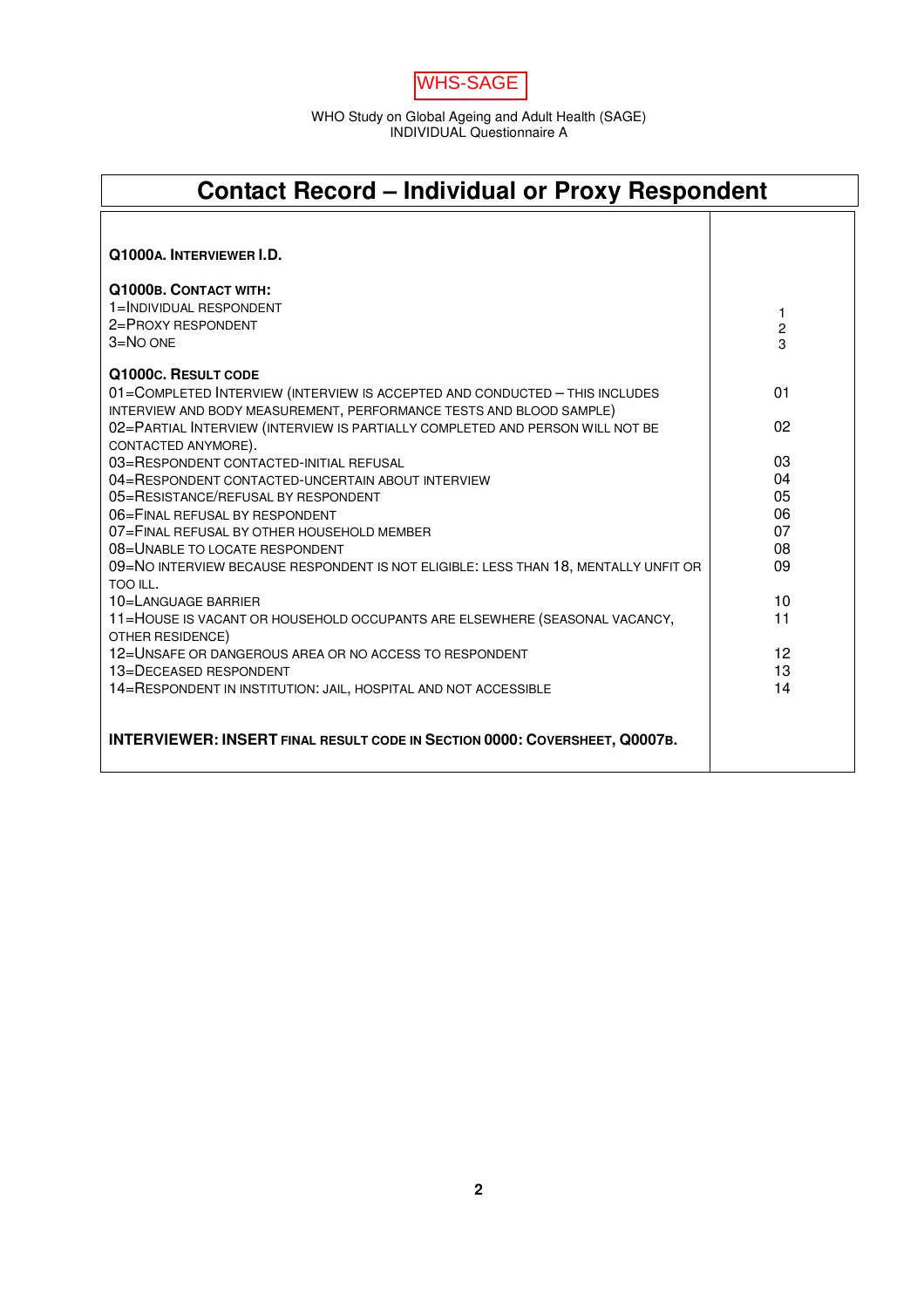

| <b>HYPERTENSION</b> |                                                                                                                                                           |   |                |       |
|---------------------|-----------------------------------------------------------------------------------------------------------------------------------------------------------|---|----------------|-------|
| Q4060               | Have you ever been diagnosed with high blood                                                                                                              |   | <b>YES</b>     |       |
|                     | pressure (hypertension)?                                                                                                                                  | 2 | N <sub>O</sub> | Q4062 |
| Q4061               | Have you been taking any medications or other treatment for it during<br>(Other treatment might include weight loss program or change in eating hat its.) |   |                |       |
|                     | Q4061athe last 2 weeks?                                                                                                                                   |   | <b>YES</b>     |       |
|                     |                                                                                                                                                           | 2 | <b>No</b>      |       |
|                     | Q4061bthe last 12 months?                                                                                                                                 |   | <b>YES</b>     |       |
|                     |                                                                                                                                                           |   | No             |       |

### **CATARACTS**

| Q4064<br><b>DON'T KNOW</b> |
|----------------------------|
|                            |
|                            |
|                            |
|                            |
|                            |
|                            |
|                            |
|                            |

 $\blacksquare$ 

# **ORAL HEALTH**

Now I would like you to tell me about the condition of your mouth and teeth.

| Q4066 | Have you lost all of your natural teeth?                                                                      |   | <b>YES</b>     |       |
|-------|---------------------------------------------------------------------------------------------------------------|---|----------------|-------|
|       |                                                                                                               |   | <b>No</b>      |       |
| Q4067 | During the last 12 months nave you had any problems<br>with your mouth and/or to eth, including problems with |   | <b>YES</b>     |       |
|       | swallowing?                                                                                                   | 2 | No             | Q4069 |
| Q4068 | Have you received any medications or treatment from a dentist or other oral health specialist<br>during       |   |                |       |
|       | Q4068a  the last 2 weeks?                                                                                     |   | <b>YES</b>     |       |
|       |                                                                                                               | 2 | <b>No</b>      |       |
|       | the last 12 months?<br>Q4068b/                                                                                |   | <b>YES</b>     |       |
|       |                                                                                                               | 2 | N <sub>O</sub> |       |

**INJURIES**

| Q4069 | In the last 12 months, have you been involved in a<br>road traffic accident where you suffered from bodily<br>injury?<br>PROBE: This could have been an accident in which<br>you were involved either as the occupant of a motor<br>vehicle, or when you were riding a | YES (IF MORE THAN ONE ACCIDENT,<br>SELECT THE MOST RECENT TO ASK ABOUT IN<br>MORE DETAIL BELOW)<br>No | Q4073 |
|-------|------------------------------------------------------------------------------------------------------------------------------------------------------------------------------------------------------------------------------------------------------------------------|-------------------------------------------------------------------------------------------------------|-------|
|       | motorcycle/scooter, rickshaw or bicycle or walking.                                                                                                                                                                                                                    |                                                                                                       |       |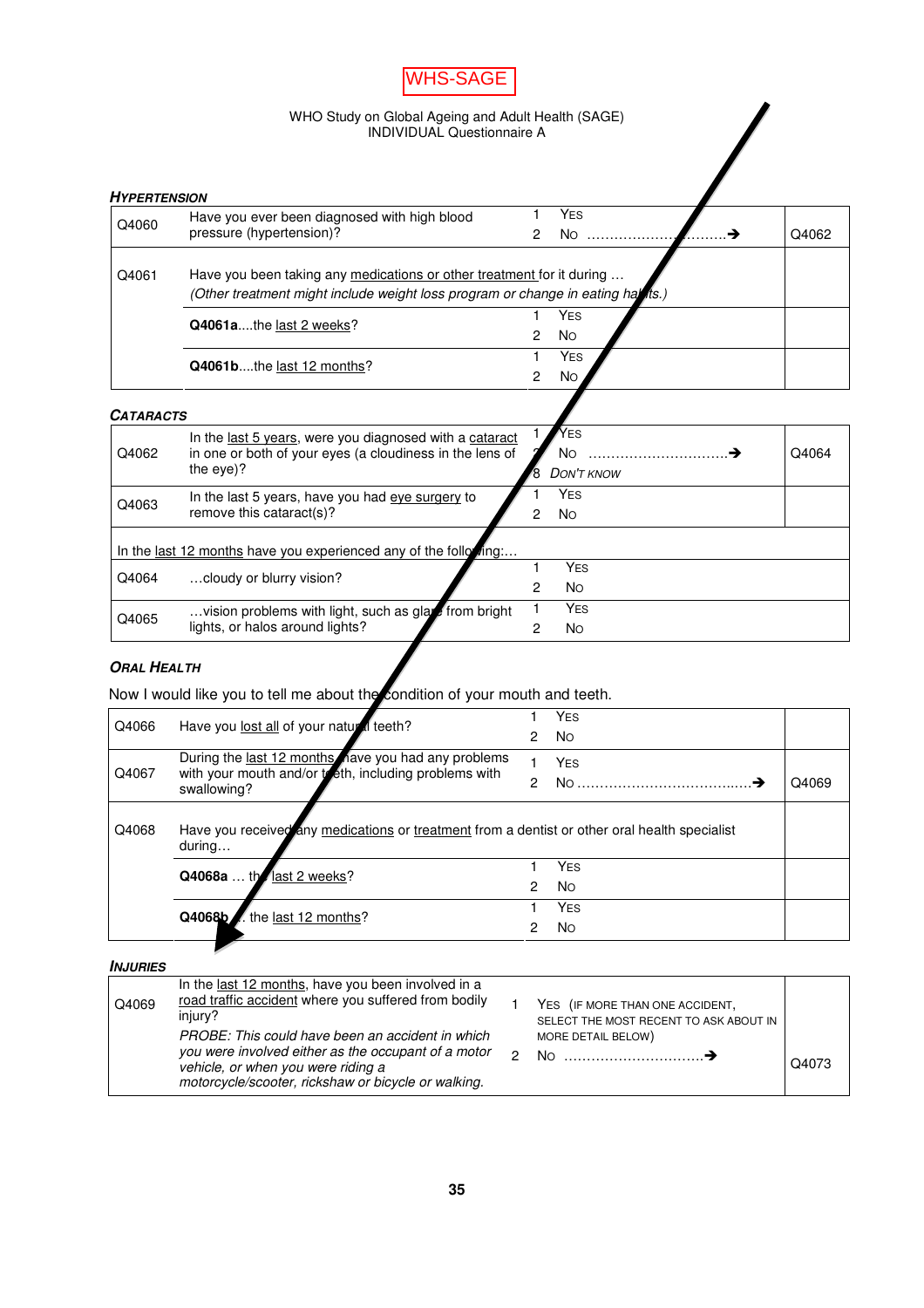

|       | <b>INJURIES continued</b>                                                                                     |                    |                                                                             |       |
|-------|---------------------------------------------------------------------------------------------------------------|--------------------|-----------------------------------------------------------------------------|-------|
|       |                                                                                                               |                    |                                                                             |       |
| Q4070 | How did the injury happen? Was it an accident, did                                                            | 1.<br>$\mathbf{2}$ | IT WAS AN ACCIDENT (UNINTENTIONAL)                                          |       |
|       | someone else do this to you, or did you do this to<br>yourself?                                               |                    | SOMEONE ELSE DID IT TO ME DELIBERATELY<br>(INTENTIONAL)                     |       |
|       |                                                                                                               | 3                  | I DID IT TO MYSELF DELIBERATELY (SELF-INFLICTED)                            |       |
|       |                                                                                                               | 8                  | <b>DON'T KNOW</b>                                                           |       |
|       | Did you receive any medical care or treatment for                                                             | 1                  | <b>YES</b>                                                                  |       |
| Q4071 | your injuries?                                                                                                | 2                  | <b>No</b>                                                                   |       |
| Q4072 | Did you suffer a physical disability as a result of<br>being injured?                                         | $\mathbf{1}$       | <b>YES</b>                                                                  |       |
|       | INTERVIEWER: Disability is any restriction or lack<br>of ability to perform an activity as before the injury. | $\overline{c}$     |                                                                             | Q4073 |
|       |                                                                                                               | 1                  | Unable to use hand or arm                                                   |       |
|       | Q4072a. In what ways were you physically                                                                      | $\mathbf{2}$       | Difficulty to use hand or arm                                               |       |
|       | disabled?                                                                                                     | 3                  | Walk with a limp                                                            |       |
|       |                                                                                                               | 4                  | Loss of hearing                                                             |       |
|       |                                                                                                               | 5                  | Loss of vision                                                              |       |
|       | <b>INTERVIEWER: CIRCLE ALLTHAT RESPONDENT</b>                                                                 | 6                  | Weakness or shortness of breath                                             |       |
|       | SELECTS.                                                                                                      | 7                  | Inability to remember things                                                |       |
|       |                                                                                                               | 8                  | Inability to chew                                                           |       |
|       |                                                                                                               | 87                 | Other, specify:                                                             |       |
|       | In the last 12 months, have you had any other event                                                           | $\mathbf{1}$       |                                                                             |       |
| Q4073 | where you suffered from bodily injury?                                                                        |                    | YES (IF MORE THAN ONE EVENT, SELECT<br>THE MOST RECENT TO ASK ABOUT IN MORE |       |
|       | INTERVIEWER: If more than one, ask respondent                                                                 |                    | DETAIL BELOW)                                                               |       |
|       | to think of the most recent event.                                                                            | $\mathbf{2}$       | No ………………………………→                                                            | Q4078 |
|       |                                                                                                               | 1                  | Home                                                                        |       |
|       | Q4073a. Where were you when you were injured?                                                                 | $\mathbf{2}$       | School                                                                      |       |
|       |                                                                                                               | 3                  | Work                                                                        |       |
|       |                                                                                                               | $\overline{7}$     | Other, specify:                                                             |       |
|       |                                                                                                               | 8                  | Don't know                                                                  |       |
|       |                                                                                                               |                    |                                                                             |       |
| Q4074 | What was the cause of this injury?                                                                            | 1.                 | Fall                                                                        |       |
|       |                                                                                                               | 2                  | Struck/hit by person or object                                              |       |
|       |                                                                                                               | 3<br>4             | Stabbed<br>Gun shot                                                         |       |
|       |                                                                                                               |                    | Fire, flames or heat (burn)                                                 |       |
|       |                                                                                                               | 6                  | Drowning or near-drowning                                                   |       |
|       |                                                                                                               | 7                  | Poisoning                                                                   |       |
|       |                                                                                                               | 8                  | Animal bite                                                                 |       |
|       |                                                                                                               | 9                  | Electricity shock                                                           |       |
|       |                                                                                                               | 87<br>88           | Other, specify:<br>Don't know                                               |       |
|       |                                                                                                               |                    |                                                                             |       |
| Q4075 | How did the injury happen? Was it an accident, did                                                            | 1.                 | IT WAS AN ACCIDENT (UNINTENTIONAL)                                          |       |
|       | someone else do this to you, or did you do this to<br>yourself?                                               |                    | SOMEONE ELSE DID IT TO ME DELIBERATELY<br>(INTENTIONAL)                     |       |
|       |                                                                                                               | 3                  | I DID IT TO MYSELF DELIBERATELY (SELF-INFLICTED)                            |       |
|       |                                                                                                               | 8                  | <b>DON'T KNOW</b>                                                           |       |
|       |                                                                                                               |                    |                                                                             |       |
| Q4076 | Did you receive any medical care or treatment for                                                             | 1                  | <b>YES</b>                                                                  |       |
|       | your injuries?                                                                                                | 2                  | <b>No</b>                                                                   |       |